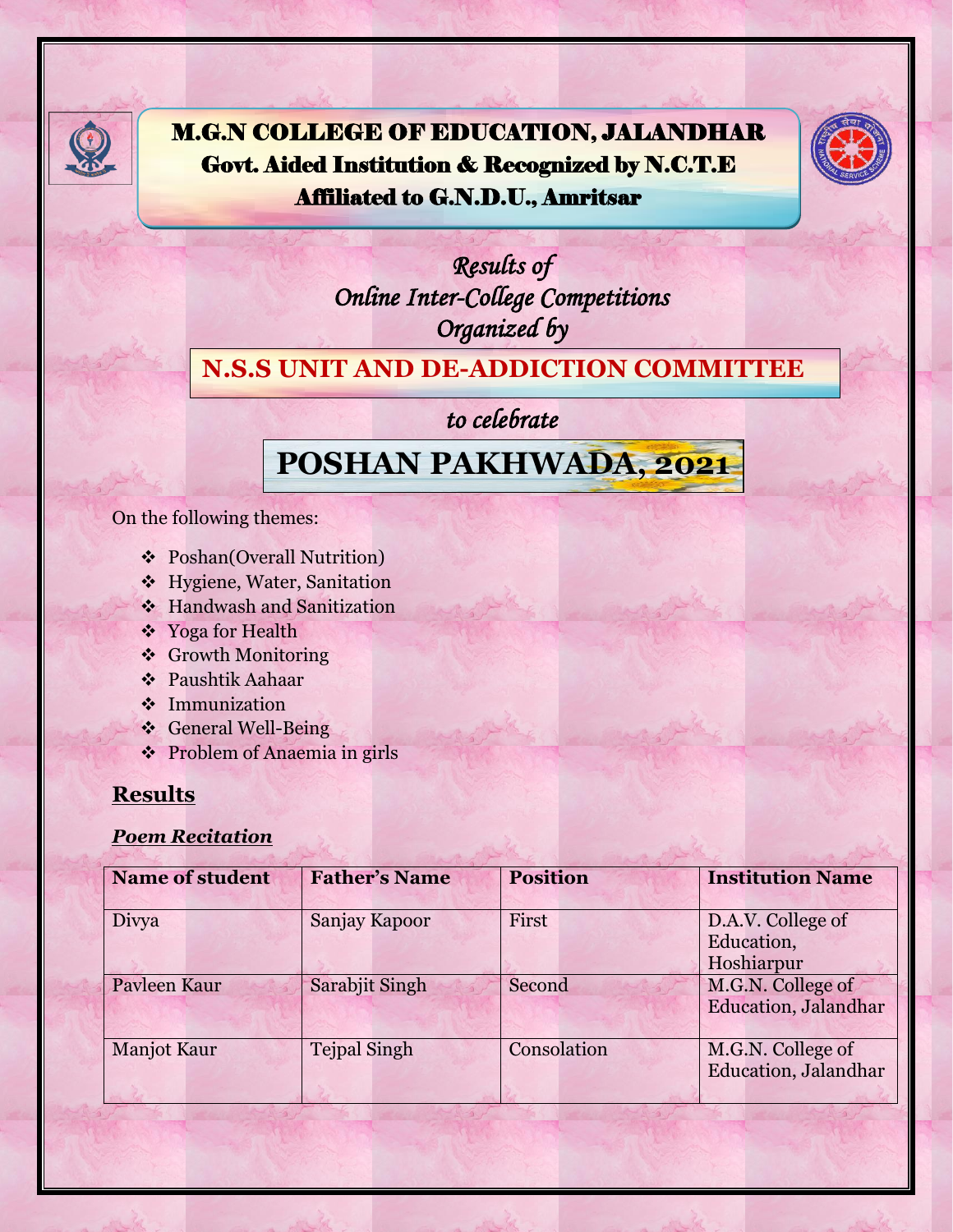## *Elocution*

| <b>Name of student</b> | <b>Father's Name</b> | <b>Position</b> | <b>Institution Name</b>      |
|------------------------|----------------------|-----------------|------------------------------|
|                        |                      |                 |                              |
| Divya                  | Sanjay Kapoor        | First           | D.A.V. College of            |
|                        |                      |                 | Education,                   |
|                        |                      |                 | Hoshiarpur                   |
| Payleen Kaur           | Sarabjit Singh       | Second          | M.G.N. College of            |
|                        |                      |                 | <b>Education</b> , Jalandhar |
|                        |                      |                 |                              |
| Nandini                | Narayan Sharma       | Third           | M.G.N. College of            |
|                        |                      |                 | <b>Education</b> , Jalandhar |
|                        |                      |                 |                              |
| Himansshu Gharu        | Rajesh Kumar Gharu   | Consolation     | D.A.V. College of            |
|                        |                      |                 | Education,                   |
|                        |                      |                 | Hoshiarpur                   |

## *E-Poster Making*

| <b>Name of student</b> | <b>Father's Name</b>        | <b>Position</b> | <b>Institution Name</b>                                         |
|------------------------|-----------------------------|-----------------|-----------------------------------------------------------------|
| <b>Rachita Garg</b>    | <b>Rajender Prasad Garg</b> | First           | M.G.N. College of<br><b>Education</b> , Jalandhar               |
| <b>Tanveer Kaur</b>    | <b>Sarabjeet Singh</b>      | Second          | Shri Guru Arjan Dev<br>Government College,<br><b>Tarn Taran</b> |
| <b>Tania Mehta</b>     | Ravi Mehta                  | Second          | M.G.N. College of<br><b>Education</b> , Jalandhar               |
| Vanshika Sharma        | Jag Bhushan Sharma          | Third           | Kamla Nehru College<br>of Education For<br>Women, Phagwara      |
| Minakshi               | <b>Bakshi Ram</b>           | Consolation     | D.A.V. College of<br>Education,<br>Hoshiarpur                   |